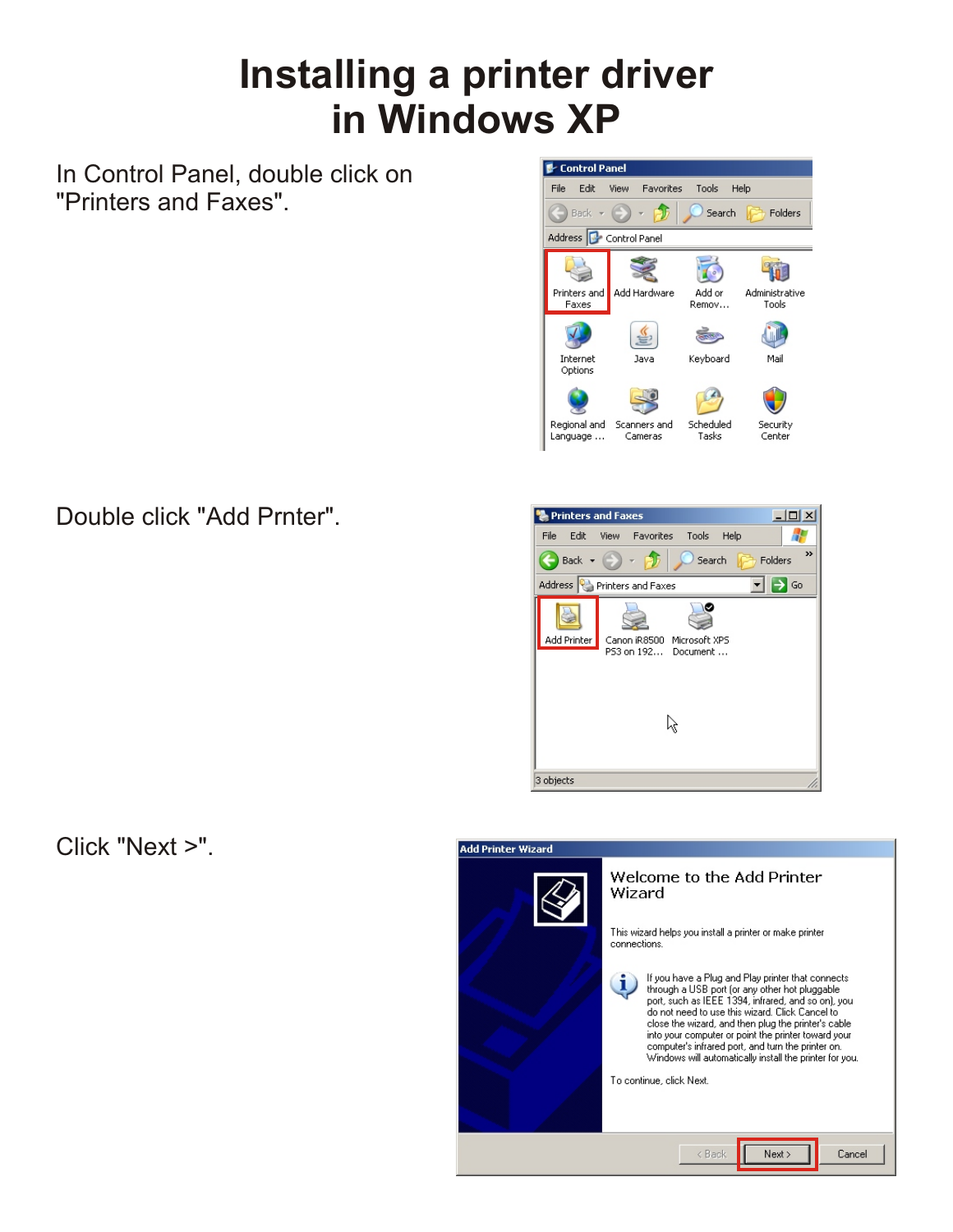Select "Local printer attached to this computer" and make sure the option "Automatically detect and install my Plug and Play printer" is not checked, then click "Next >".



Click the radio button next to "Use the following port:" and select "FILE: (Print to File)" from the pull-down menu, then click "Next >".



#### Click "Have Disk..."

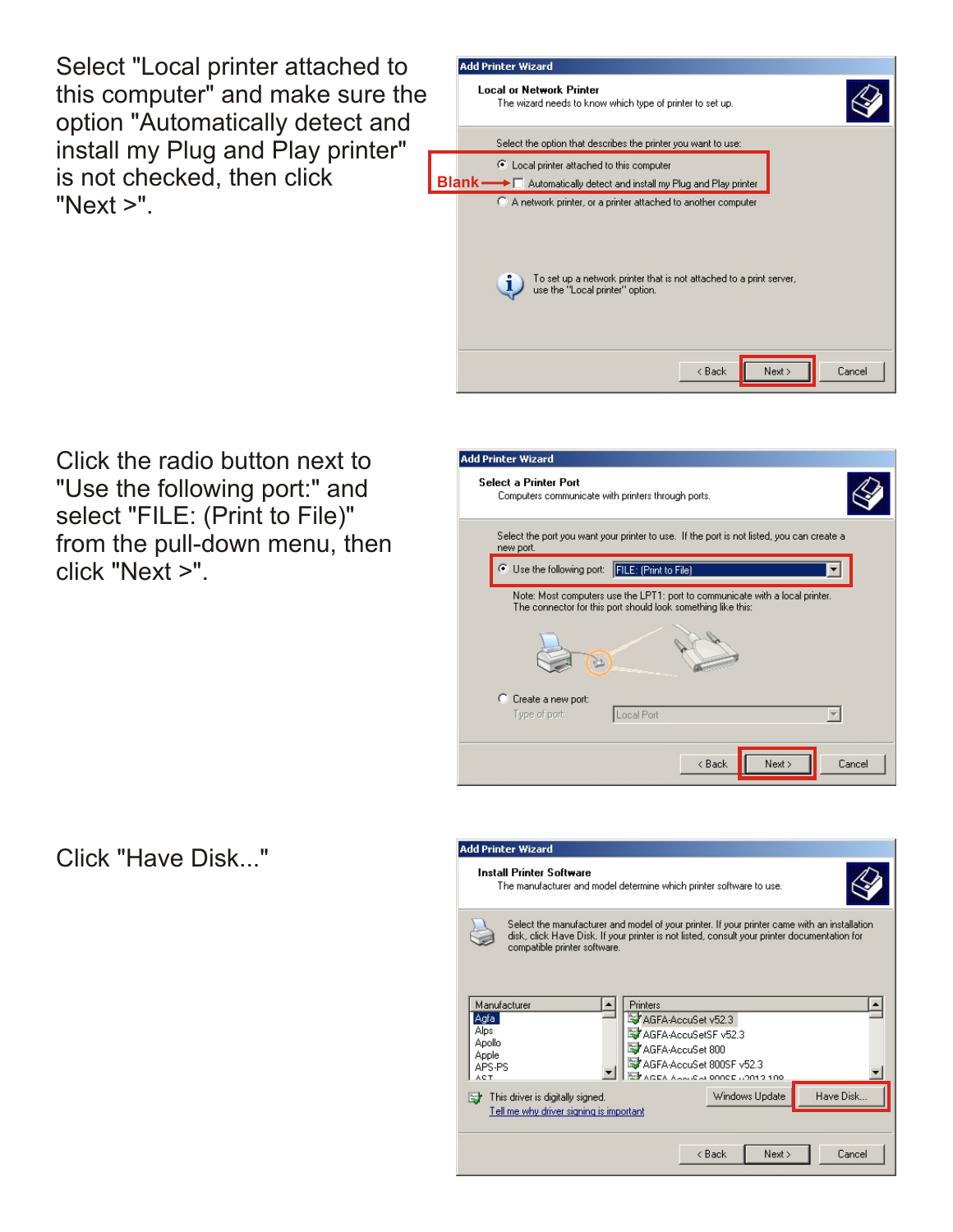#### Click "Browse...".



Browse to the folder that contains the files you extracted from the ZIP archive. Select the OEMSETUP.INF file and click "Open".

You will return to the previous window, this time with the new path displayed at the bottom. Just click "OK".

Select the type of driver you wish to install. For black and white, select "General II" and for colour, select "Adobe PDF 7.0". Note: the Adobe PDF 7.0 driver creates a Postscript file as opposed to a PDF file. After selecting the appropriate driver, click "Next >".





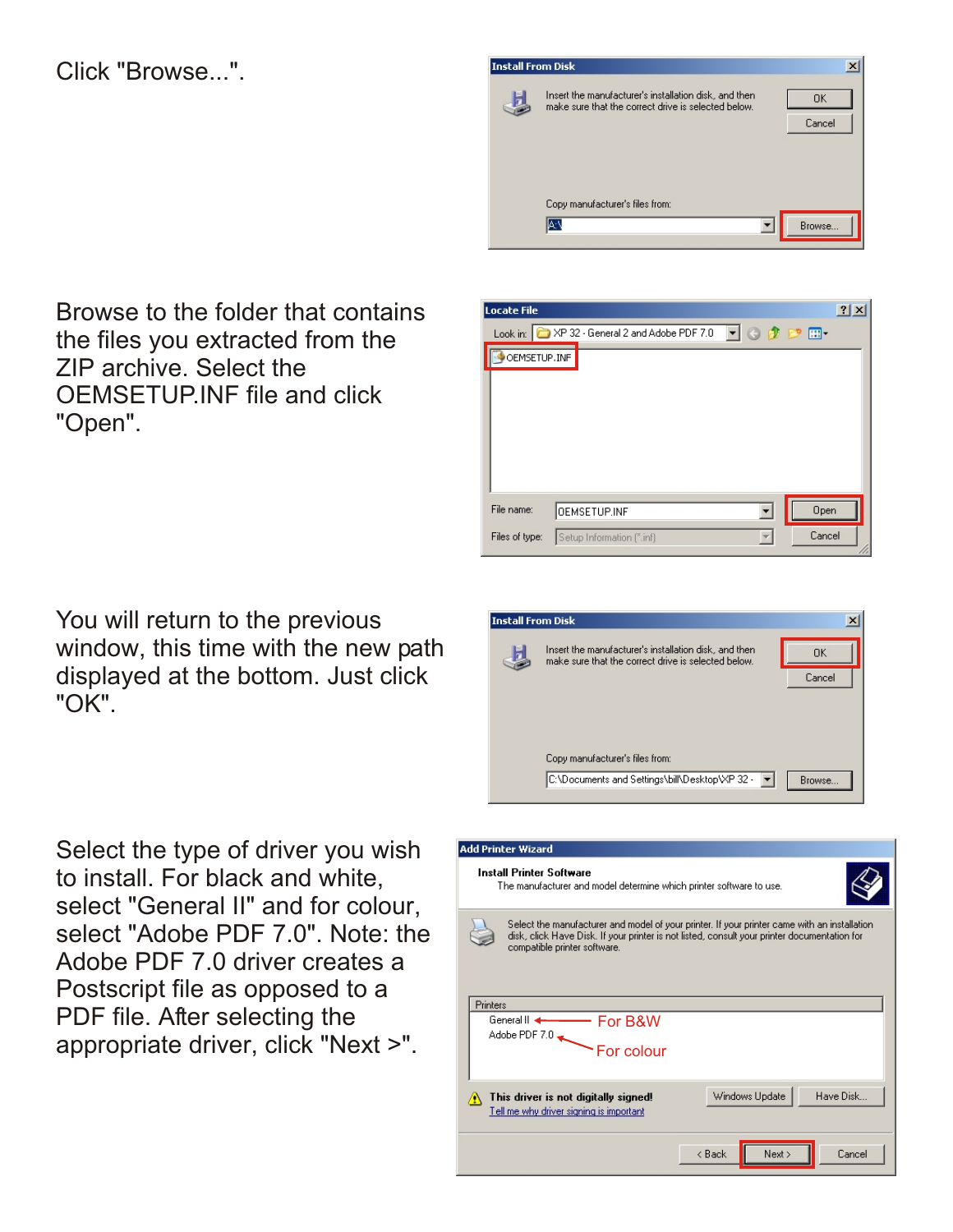Give the new printer a name ("General II" is fine) and specify whether you want it to be your default printer then click "Next >".

| \dd Printer Wizard                                                                                                                                                                                           |                |
|--------------------------------------------------------------------------------------------------------------------------------------------------------------------------------------------------------------|----------------|
| <b>Name Your Printer</b><br>You must assign a name to this printer.                                                                                                                                          |                |
| Type a name for this printer. Because some programs do not support printer and server<br>name combinations of more than 31 characters, it is best to keep the name as short as<br>possible.<br>Printer name: |                |
|                                                                                                                                                                                                              |                |
| General II                                                                                                                                                                                                   |                |
| Do you want to use this printer as the default printer?<br>$C$ Yes<br>$\odot$ No                                                                                                                             |                |
| < Back                                                                                                                                                                                                       | Cancel<br>Next |

#### Click"Next >".

| <b>Printer Sharing</b><br>You can share this printer with other network users.<br>If you want to share this printer, you must provide a share name. You can use the<br>suggested name or type a new one. The share name will be visible to other network<br>users.<br>◯ Do not share this printer<br>C Share name: |  |
|--------------------------------------------------------------------------------------------------------------------------------------------------------------------------------------------------------------------------------------------------------------------------------------------------------------------|--|
|                                                                                                                                                                                                                                                                                                                    |  |
|                                                                                                                                                                                                                                                                                                                    |  |
|                                                                                                                                                                                                                                                                                                                    |  |
|                                                                                                                                                                                                                                                                                                                    |  |
|                                                                                                                                                                                                                                                                                                                    |  |
|                                                                                                                                                                                                                                                                                                                    |  |
|                                                                                                                                                                                                                                                                                                                    |  |
|                                                                                                                                                                                                                                                                                                                    |  |
|                                                                                                                                                                                                                                                                                                                    |  |
|                                                                                                                                                                                                                                                                                                                    |  |
| Next<br>Cancel<br>$8$ Back                                                                                                                                                                                                                                                                                         |  |

Select "No" to indicate that you do not need a test page and click "Next >".